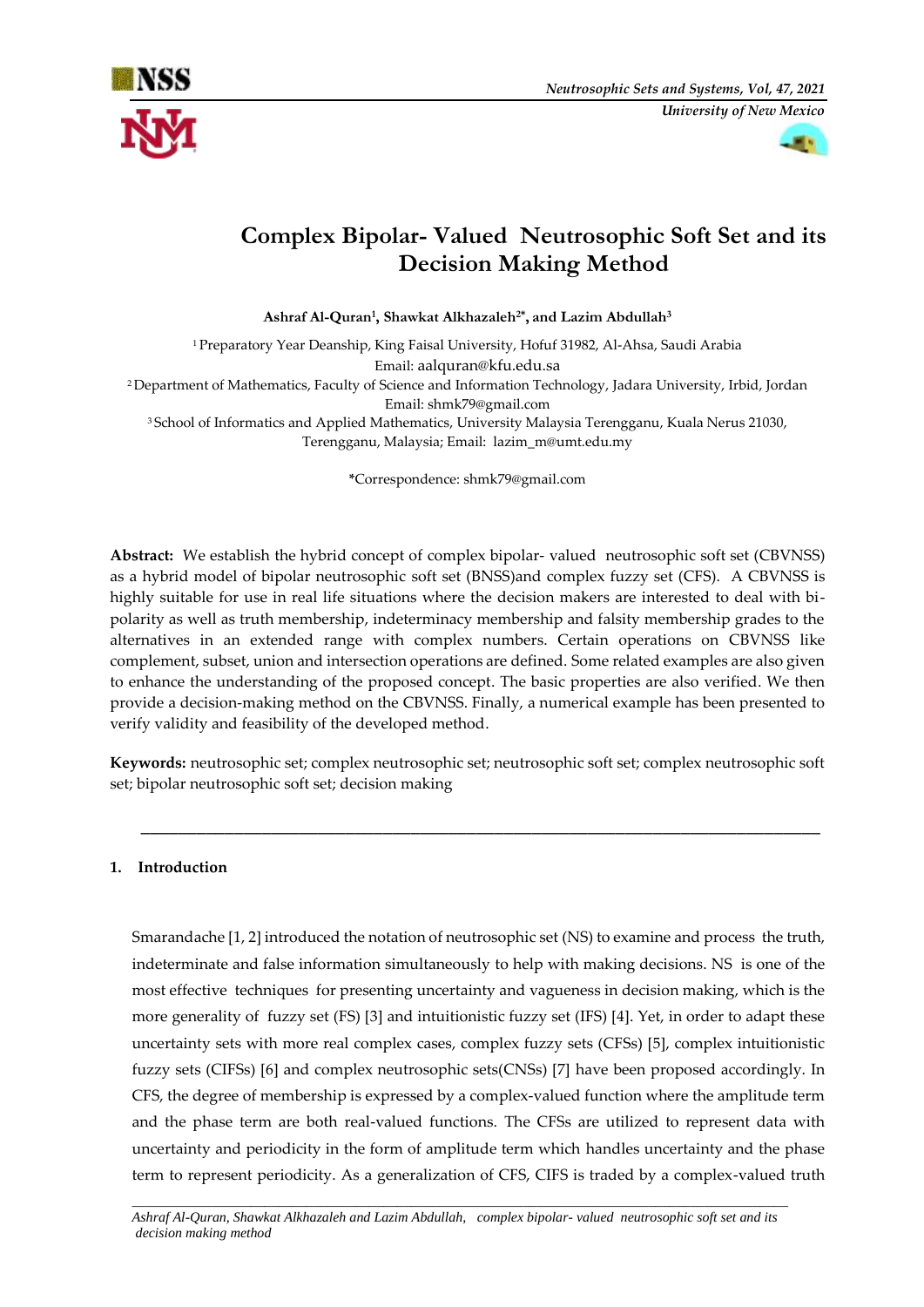membership function which handles the uncertainty with periodicity and a complex-valued false membership function which handles the falsity with periodicity. In other words, CIFS is used to handle the intuitionistic fuzzy information that happen periodically. Some problems have imprecise, indeterminate, inconsistent, and incomplete information which appear in a periodic manner in our real life. These types of information cannot be handled by CFS and CIFS. To overcome this problem CNS has been introduced as a generalization of CFS and CIFS. A CNS is defined by a complex-valued truth membership function which represents uncertainty with periodicity, complex-valued indeterminacy membership function which represents indeterminacy with periodicity, and a complex-valued falsity membership function which represents falsity with periodicity.

\_\_\_\_\_\_\_\_\_\_\_\_\_\_\_\_\_\_\_\_\_\_\_\_\_\_\_\_\_\_\_\_\_\_\_\_\_\_\_\_\_\_\_\_\_\_\_\_\_\_\_\_\_\_\_\_\_\_\_\_\_\_\_\_\_\_\_\_\_\_\_\_\_\_\_\_\_\_\_\_\_\_\_\_\_\_\_\_\_\_\_\_\_\_\_\_\_\_\_\_\_\_\_\_\_\_\_\_\_\_

A soft set (SS) is a set-valued map defined by Molodtsov [8], to approximately describe objects using several parameters. Both CNS [7] and neutrosophic soft set (NSS) [9] are improved and generalized models of the neutrosophic set but in different spaces. Complex neutrosophic set handles the neutrosophic data which has the periodic manner, while neutrosophic soft set provides a parameterization tool to hanle the neutrosophic data. Subsequently, these uncertainty sets have been actively applied in various decision making problems to address the uncertainty [10-20].

A wide variety of human decision making is based on double-sided or bipolar judgmental thinking on a positive side and a negative side. A great deal of research have been conducted to integrate the idea of bipolarity in decision making techniques by virtue of the uncertainty sets like fuzzy, intuitionistic fuzzy, complex fuzzy and complex neutrosophic sets [21- 31]. Bipolar complex neutrosophic set (BCNS) [22] and BNSS [28] are the most advanced methods which have the advantages of both bipolarity and neutrosophy which make them superior to all of the aforementioned uncertainty sets. However, the BCNS lacks the adequate parameterization tool to facilitate the representation of parameters. On the other hand, bipolar neutrosophic soft set lacks the phase terms of the complex numbers which have the ability to represent two-dimensional neutrosophic information side by side with the amplitude terms. Motivated by these results and as per our knowledge there is no work available on CBVNSS and its application. Accordingly, we introduce CBVNSS and its operations. CBVNSS is equipped with adequate parameterization. It also has the ability to handle the imprecise, indeterminate, inconsistent and incomplete information that is captured by the amplitude terms and phase terms of the complex numbers, simultaneously. The results of this paper also have been applied to solve a decision-making problem.

## **2. Preliminaries**

 We provide a brief overview of some concepts on NSs and CNSs. We begin by defining the concepts of NS [2], NSS [9] and BNSS [28].

**Definition 1.** [2] Let  $M$  be a universe. A NS S in  $M$  is defined as  $S = \{< m; T_S(m), I_S(m), F_S(m) >: m \in M\}$ , where  $T_S(m)$ ,  $I_S(m)$  and  $F_S(m)$  are the truth, the indeterminacy and the falsity membership functions, such that  $T, I, F: U \to ]^{-}0, 1^{+} [$ , and  $0^{-} \leq T + I + F \leq 3^{+}$ .

**Definition 2.** [9] If *M* is the universe and *A* is a set of parameters set. A pair  $(S, A)$  is called a NSS over *M*, where S is a mapping given by  $S: A \to \rho(S)$ , where  $\rho(S)$  denotes the power neutrosophic set of  $M$ .

*Ashraf Al-Quran, Shawkat Alkhazaleh and Lazim Abdullah, complex bipolar- valued neutrosophic soft set and its decision making method*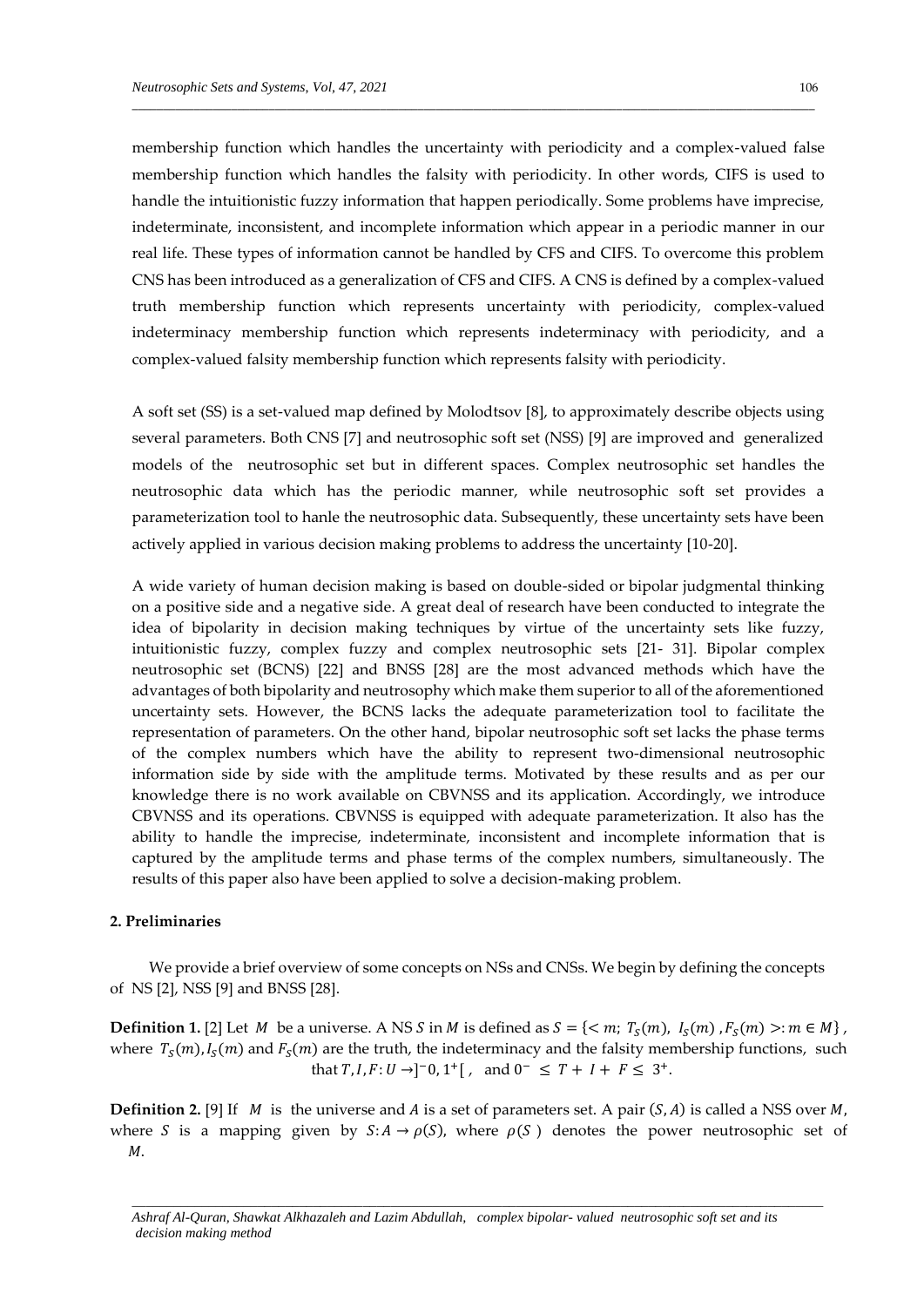**Definition 3.** [28] Let *M* be a universe and E be a set of parameters. A BNSS *B* in *M* is defined as  $B =$  ${  : e \in E, m \in M}$ , where  $T^+, I^+, F^+ : M \to [0,1]$  and  $T^-, I^-, F^-: M \to [-1, 0].$  The membership degrees  $T^+, I^+, F^+$  denote the truth membership, indeterminate membership and false membership of an element corresponding to a bipolar neutrosophic soft set  $B$  and the membership degrees  $T^-, I^-, F^-$  denote the truth membership, indeterminate membership and false membership of an element  $m \in M$  to some implicit counter-property corresponding to a bipolar neutrosophic soft set  $B$ .

\_\_\_\_\_\_\_\_\_\_\_\_\_\_\_\_\_\_\_\_\_\_\_\_\_\_\_\_\_\_\_\_\_\_\_\_\_\_\_\_\_\_\_\_\_\_\_\_\_\_\_\_\_\_\_\_\_\_\_\_\_\_\_\_\_\_\_\_\_\_\_\_\_\_\_\_\_\_\_\_\_\_\_\_\_\_\_\_\_\_\_\_\_\_\_\_\_\_\_\_\_\_\_\_\_\_\_\_\_\_

Now, we define the concepts of CNS and BCNS as follows.

**Definition** 4. [7] Let R be the universe. A complex neutrosophic set S in R is defined as  $S =$  $\{ \langle r, T_s(r), I_s(r), F_s(r) \rangle : r \in R \}$ , where  $T_s(r), I_s(r)$  and  $F_s(r)$  are complex-valued truth, indeterminate and false membership functions and are of the form  $T_s(r) = P_s(r)$ ,  $e^{j\mu_s(r)}$ ,  $I_s(r) = q_s(r)$ ,  $e^{ju_s(r)}$  and  $F_s(r) =$  $v_s(r)$ ,  $e^{j\omega_s(r)}$ . By definition,  $P_s(r)$ ,  $q_s(r)$ ,  $v_s(r)$  and  $\mu_s(r)$ ,  $u(r)$ ,  $\omega_s(r)$  are, respectively, real valued and  $P_s(r)$ ,  $q_s(r)$ ,  $v_s(r) \in [0, 1]$ , such that  $0^- \le P_s(r) + q_s(r) + v_s(r) \le 3$ <sup>+</sup>.

**Definition 5**. [22] A BCNS  $S$  in  $U$  is defined as:

 $S = \{ \langle u; p^+ e^{i\mu^+}, q^+ e^{i\nu^+}, r^+ e^{i\omega^+}, p^- e^{i\mu^-}, q^- e^{i\nu^-}, r^- e^{i\omega^-} \rangle : u \in U \}, \text{ where } p^+, q^+, r^+ : U \to [0, 1] \text{ and } U \}$  $p^-, q^-, r^-: U \to [-1, 0].$ 

A bipolar complex neutrosophic number can be represented as follows.

$$
S = .
$$

#### **3. Complex bipolar- valued neutrosophic soft set**

**Definition 6.** Let  $X$  be a universe and  $A$  be a set of parameters. A complex bipolar-valued neutrosophic soft set (CBVNSS)  $(B, A)$  is defined as:

$$
(B, A) = \{ \langle a, \{T^+_{B(a)}(x), I^+_{B(a)}(x), F^-_{B(a)}(x), I^-_{B(a)}(x), I^-_{B(a)}(x), I^-_{B(a)}(x)\} \rangle : a \in A, x \in X \}, \text{ where } \forall a \in A, \forall x \in X, T^+_{B(a)}(x) = P^+_{B(a)}(x)e^{2\pi i \mu^+_{B(a)}(x)}, I^+_{B(a)}(x) = q^+_{B(a)}(x)e^{2\pi i \nu^+_{B(a)}(x)}, F^+_{B(a)}(x) = r^+_{B(a)}(x)e^{2\pi i \omega^+_{B(a)}(x)}, T^-_{B(a)}(x) = P^-_{B(a)}(x)e^{2\pi i \mu^-_{B(a)}(x)}, I^-_{B(a)}(x) = q^-_{B(a)}(x)e^{2\pi i \nu^-_{B(a)}(x)}, \text{ and } F^-_{B(a)}(x) = r^-_{B(a)}(x)e^{2\pi i \omega^-_{B(a)}(x)}, \text{ such that :}
$$

 $p^+, q^+, r^+, \mu^+, \nu^+, \omega^+$ :  $X \to [0, 1]$  and  $p^-, q^-, r^-, \mu^-, \nu^-, \omega^-$ :  $X \to [-1, 0]$ . The positive membership degrees  $T^+$ ,  $I^+$ ,  $F^+$  denote, respectively the complex valued truth, indeterminacy, and falsity membership degrees of an element  $x \in X$  to the property corresponding to a CBVNSS ( $B$ , $A$ ), and the negative membership degrees  $T^-, I^-, F^-$  are to denote the complex valued truth, indeterminacy, and falsity membership degrees of an element  $x \in X$  to some implicit counter-property corresponding to a CBVNSS  $(B, A)$ .

To illustrate the above definition, we provide the following example.

**Example 1.** Suppose  $X = \{x_1, x_2\}$  is the universe and  $A = \{a_1, a_2\}$  is the parameters set. Then the CBVNSS  $(B, A)$  is defined as below:

*\_\_\_\_\_\_\_\_\_\_\_\_\_\_\_\_\_\_\_\_\_\_\_\_\_\_\_\_\_\_\_\_\_\_\_\_\_\_\_\_\_\_\_\_\_\_\_\_\_\_\_\_\_\_\_\_\_\_\_\_\_\_\_\_\_\_\_\_\_\_\_\_\_\_\_\_\_\_\_\_\_\_\_\_\_\_\_\_\_\_\_\_\_\_\_\_\_\_\_*

*Ashraf Al-Quran, Shawkat Alkhazaleh and Lazim Abdullah, complex bipolar- valued neutrosophic soft set and its decision making method*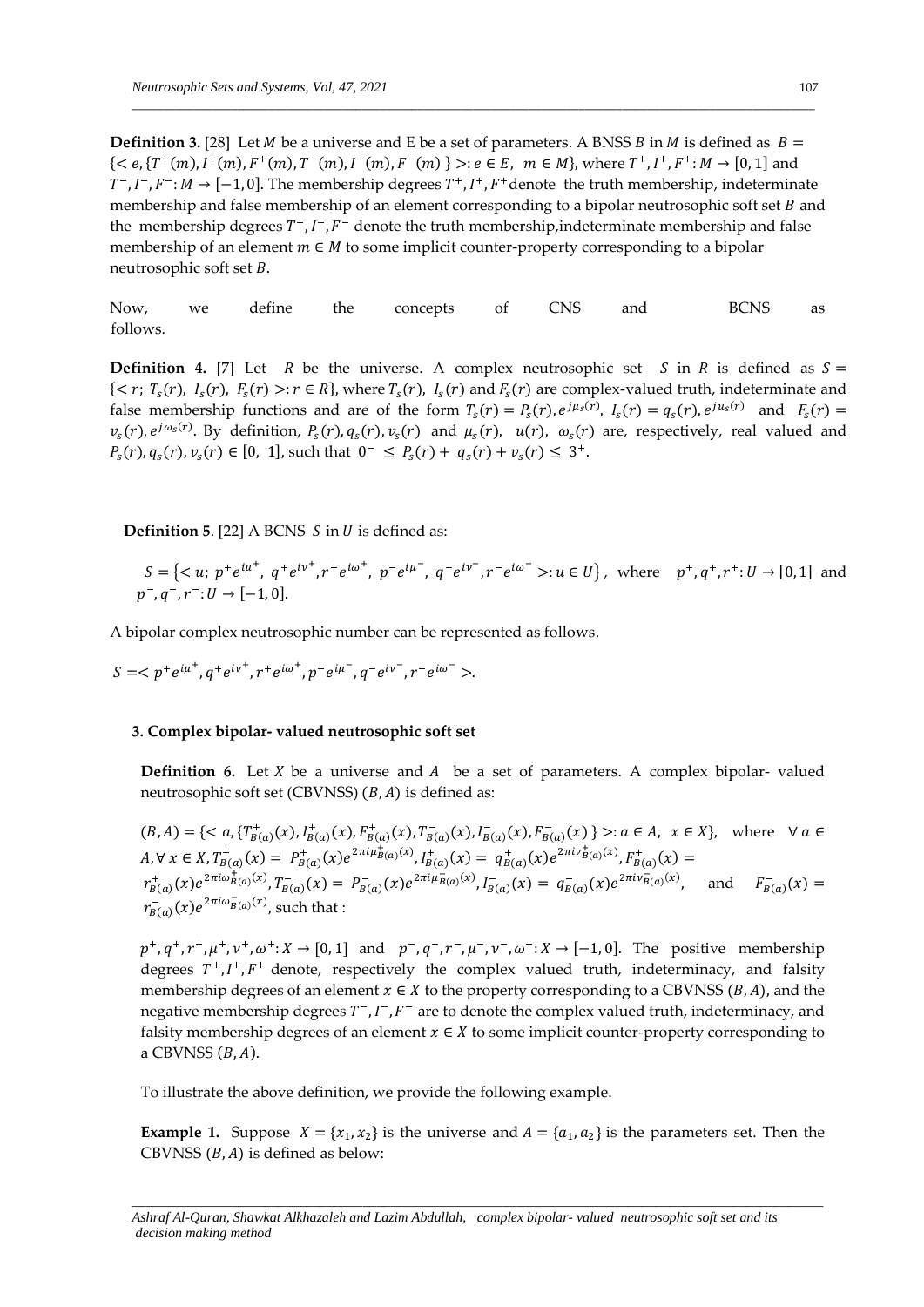$$
(B, A) = \n\begin{cases}\n\left\{\n\langle a_1, \begin{cases}\n\frac{x_1}{\langle 0, 2 \, e^{2\pi i (0, 5)}, 0, 1 \, e^{2\pi i (0, 4)}, 0, 3 \, e^{2\pi i (0, 8)}, -0, 2 \, e^{2\pi i (-0, 5)}, -0, 8 \, e^{2\pi i (-0, 7)}, -0, 1 \, e^{2\pi i (-0, 2)} > \end{cases}\n\right\}, \\
\left\{\n\frac{x_2}{\langle 0, 9 \, e^{2\pi i (0, 7)}, 0, 2 \, e^{2\pi i (0, 5)}, 0, 4 \, e^{2\pi i (0, 1)}, -0, 3 \, e^{2\pi i (-0, 6)}, -0, 1 \, e^{2\pi i (-0, 5)}, -0, 4 \, e^{2\pi i (-0, 5)} > \end{cases}\n\right\}, \\
\left\{\n\frac{x_1}{\langle 0, 9 \, e^{2\pi i (0, 7)}, 0, 2 \, e^{2\pi i (0, 6)}, 0, 4 \, e^{2\pi i (0, 3)}, 0, 1 \, e^{2\pi i (0, 5)}, -0, 2 \, e^{2\pi i (-0, 7)}, -0, 3 \, e^{2\pi i (-0, 4)}, -0, 2 \, e^{2\pi i (-0, 6)} > \end{cases}\n\right\},\n\begin{cases}\n\frac{x_1}{\langle 0, 8 \, e^{2\pi i (0, 4)}, 0, 2 \, e^{2\pi i (0, 4)}, 0, 7 \, e^{2\pi i (0, 9)}, -0, 9 \, e^{2\pi i (-0, 4)}, -0, 8 \, e^{2\pi i (-0, 2)}, -0, 7 \, e^{2\pi i (-0, 5)} > \end{cases}\n\right\}.\n\end{cases}
$$

\_\_\_\_\_\_\_\_\_\_\_\_\_\_\_\_\_\_\_\_\_\_\_\_\_\_\_\_\_\_\_\_\_\_\_\_\_\_\_\_\_\_\_\_\_\_\_\_\_\_\_\_\_\_\_\_\_\_\_\_\_\_\_\_\_\_\_\_\_\_\_\_\_\_\_\_\_\_\_\_\_\_\_\_\_\_\_\_\_\_\_\_\_\_\_\_\_\_\_\_\_\_\_\_\_\_\_\_\_\_

In the following we define the empty CBVNSS and the the absolute CBVNSS.

**Definition 7.** Let  $(B, A)$  be a CBVNSS over M. Then  $(B, A)$  is said to be empty CBVNSS denoted by  $B_{\emptyset}$ , if  $T_{B(a)}^+(m) = 0$ ,  $I_{B(a)}^+(m) = 1$ ,  $F_{B(a)}^+(m) = 1$  and  $T_{B(a)}^-(m) = 0$ ,  $I_{B(a)}^-(m) = -1$ ,  $F_{B(a)}^-(m) = -1$ ,  $\forall a \in$  $A, \forall m \in M$  and defined as:

$$
(B_{\emptyset}, A) = \{ < a, \{0, 1, 1, 0, -1, -1\} > : a \in A, m \in M \}.
$$

**Definition 8.** Let  $(B, A)$  be a CBVNSS over  $M$ . Then  $(B, A)$  is said to be absolute CBVNSS denoted by  $B_M$ , if  $T^+_{B(a)}(m) = 1, I^+_{B(a)}(m) = 0, F^+_{B(a)}(m) = 0$  and  $T^-_{B(a)}(m) = -1, I^-_{B(a)}(m) = 0, F^-_{B(a)}(m) = 0, \forall a \in \mathbb{R}$  $A, \forall m \in M$  and defined as:

$$
(B_M, A) = \{ < a, \{1, 0, 0, -1, 0, 0\} > : a \in A, m \in M \}.
$$

Now, we define the concept of the complement of the CBVNSS.

**Definition 9.** Let  $M$  be a universe of discourse and  $(B, A)$  be a CBVNSS on  $M$ , which is defined below:

$$
(B, A) = \{ \langle a, \{T^+_{B(a)}(m), I^+_{B(a)}(m), F^+_{B(a)}(m), T^-_{B(a)}(m), I^-_{B(a)}(m), F^-_{B(a)}(m) \} \rangle : a \in A, \quad m \in M \}.
$$

The complement of  $(B, A)$  is denoted by  $(B, A)^c = (B^c, A)$  and is defined as:

$$
(B,A)^c = \{ \langle a, \{T_{B^c(a)}^+(m), I_{B^c(a)}^+(m), F_{B^c(a)}^+(m), T_{B^c(a)}^-(m), I_{B^c(a)}^-(m), F_{B^c(a)}^-(m) \} \rangle : a \in A, m \in M \},\
$$
 where

$$
T_{B^c(a)}^+(m) = P_{B^c(a)}^+(m)e^{2\pi i\mu_{B^c(a)}^+(m)} = r_{B(a)}^+(m)e^{2\pi i\omega_{B(a)}^+(m)}, I_{B^c(a)}^+(m) = q_{B^c(a)}^+(m)e^{2\pi i\nu_{B^c(a)}^+(m)} =
$$
\n
$$
\left(1 - q_{B(a)}^+(m)\right)e^{2\pi i(1 - \nu_{B(a)}^+(m))}, F_{B^c(a)}^+(m) = r_{B^c(a)}^+(m)e^{2\pi i\omega_{B^c(a)}^+(m)} = P_{B(a)}^+(m)e^{2\pi i\mu_{B(a)}^+(m)},
$$
\n
$$
T_{B^c(a)}^-(m) = P_{B^c(a)}^-(m)e^{2\pi i\mu_{B^c(a)}^-(m)} = r_{B(a)}^-(m)e^{2\pi i\omega_{B(a)}^-(m)}, I_{B^c(a)}^-(m) = q_{B^c(a)}^-(m)e^{2\pi i\nu_{B^c(a)}^-(m)} =
$$
\n
$$
\left(-1 - q_{B(a)}^-(m)\right)e^{2\pi i(-1 - \nu_{B(a)}^-(m))}, F_{B^c(a)}^-(m) = r_{B^c(a)}^-(m)e^{2\pi i\omega_{B^c(a)}^-(m)} = P_{B(a)}^-(m)e^{2\pi i\mu_{B(a)}^-(m)}.
$$

Example 2. Consider Example 1. By Definition 9, we get the complement of the CBVNSS (B, A) as: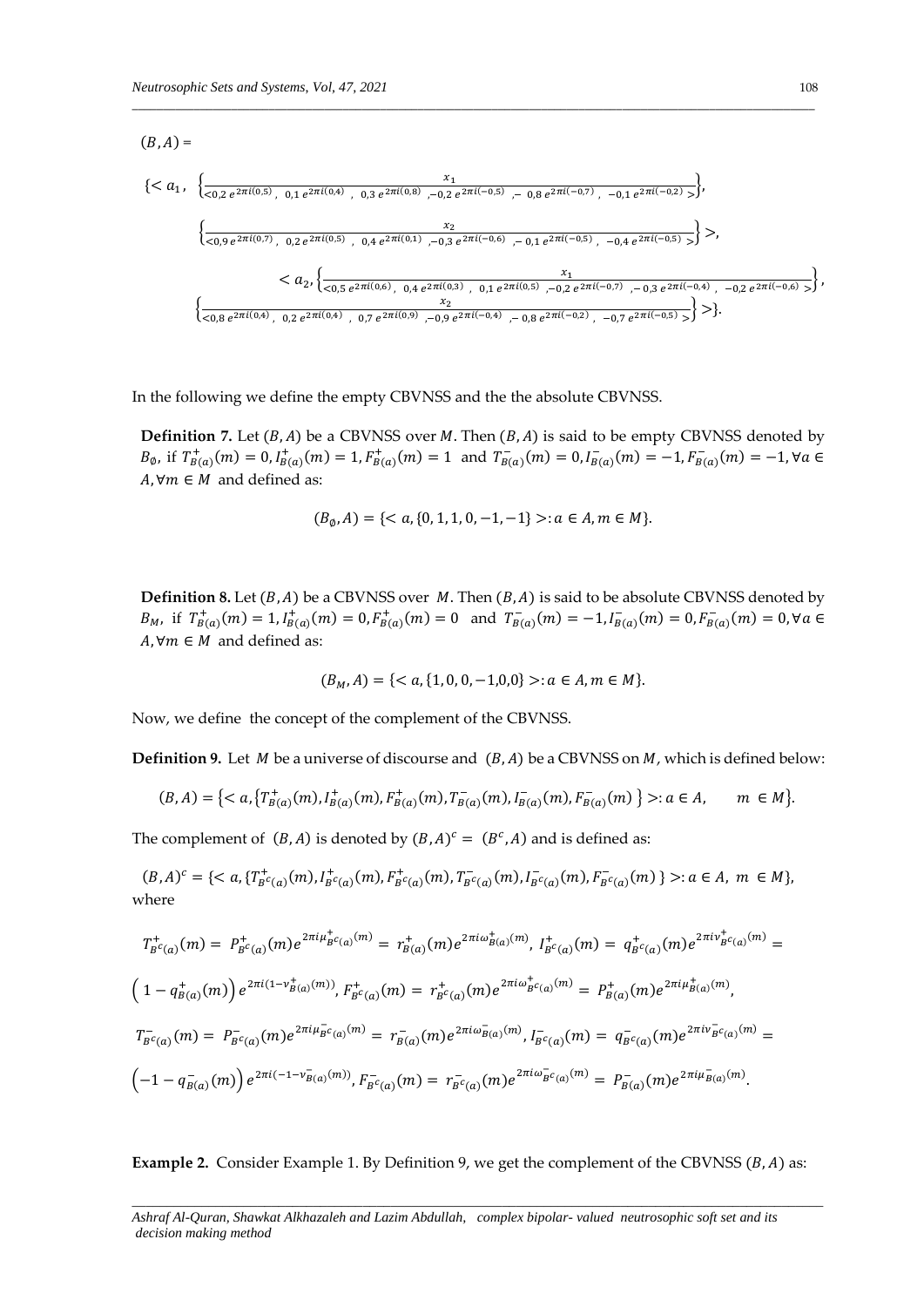$(B, A)$ <sup>c</sup> =

$$
\{
$$
a_2,\{\frac{x_2}{<0,1 e^{2\pi i(0,5)}, 0,6 e^{2\pi i(0,2)}, 0,5 e^{2\pi i(0,6)}, -0,2 e^{2\pi i(0,5)}, 0,9 e^{2\pi i(0,7)}, -0,4 e^{2\pi i(-0,5)}, -0,9 e^{2\pi i(-0,5)}, -0,3 e^{2\pi i(-0,6)},\}\}\}
$$

$$
\{\frac{x_1}{<0,7 e^{2\pi i(0,9)}, 0,8 e^{2\pi i(0,6)}, 0,8 e^{2\pi i(0,4)}, -0,7 e^{2\pi i(-0,5)}, -0,7 e^{2\pi i(-0,6)}, -0,2 e^{2\pi i(-0,4)},\}\}\}.
$$
$$

\_\_\_\_\_\_\_\_\_\_\_\_\_\_\_\_\_\_\_\_\_\_\_\_\_\_\_\_\_\_\_\_\_\_\_\_\_\_\_\_\_\_\_\_\_\_\_\_\_\_\_\_\_\_\_\_\_\_\_\_\_\_\_\_\_\_\_\_\_\_\_\_\_\_\_\_\_\_\_\_\_\_\_\_\_\_\_\_\_\_\_\_\_\_\_\_\_\_\_\_\_\_\_\_\_\_\_\_\_\_

**Proposition 1.** If  $(B, A)$  is a CBVNSS over the universe X, then  $((B, A)^c)^c = (B, A)$ .

Proof. The proof is straightforward from Definition 9. □

Now, we put forward the definition of the subset of two CBVNSSs.

Definition 10. For two CBVNSSs (B, A) and (B', A') over a universe *U*, CBVNSS (B, A) is contained in CBVNSS  $(B', A')$ , denoted as  $(B, A) \sqsubseteq (B', A')$  if:

(1)  $A \subseteq A'$ , and (2)  $\forall a \in A$ ,  $\forall m \in M$ ,  $P_{B(a)}^+(m) \le P_{B'(a)}^+(m)$ ,  $q_{B(a)}^+(m) \ge q_{B'(a)}^+(m)$ ,  $r_{B(a)}^+(m) \ge$  $r^+_{B'(a)}(m), \mu^+_{B(a)}(m) \le \mu^+_{B'(a)}(m), \nu^+_{B(a)}(m) \ge \nu^+_{B'(a)}(m), \omega^+_{B(a)}(m) \ge \omega^+_{B'(a)}(m)$  and  $P^-_{B(a)}(m) \ge$  $P_{B'(a)}^-(m), q_{B(a)}^-(m) \leq q_{B'(a)}^-(m), \ \ r_{B(a)}^-(m) \leq r_{B'(a)}^-(m), \mu_{B(a)}^-(m) \geq$  $\mu_{B'(a)}^-(m), \nu_{B(a)}^-(m) \nu_{B'(a)}^-(m), \omega_{B(a)}^-(m) \leq \omega_{B'(a)}^-(m).$ 

**Definition 11.** For two CBVNSSs  $(B, A)$  and  $(B', A')$  over a universe  $M$ ,  $(B, A)$  is equal to  $(B', A')$  and it is denoted as  $(B, A) = (B', A')$  if and only if  $(B, A) \sqsubseteq (B', A')$  and  $(B', A') \sqsubseteq (B, A)$ .

We establish the definitions of the union and intersection of two CBVNSSs below.

**Definition 12.** Lex *X* be a universe. The union of two CBVNSSs  $(B, A)$  and  $(B', A')$  denoted as

 $(B, A) \sqcup (B', A')$  is a CBVNSS  $(C, D)$ , where  $D = A \cup A'$  and  $\forall \epsilon \in D$ ,  $\forall m \in M$ ,

$$
T_{\mathcal{C}(\epsilon)}^{+} = \begin{cases} P_{B(\epsilon)}^{+}(m)e^{2\pi i\mu_{B(\epsilon)}^{+}(m)} & \text{if } \epsilon \in A - A' \\ P_{B'(\epsilon)}^{+}(m)e^{2\pi i\mu_{B'(\epsilon)}^{+}(m)} & \text{if } \epsilon \in A' - A \\ (P_{B(\epsilon)}^{+}(m) \vee P_{B'(\epsilon)}^{+}(m))\cdot e^{2\pi i(\mu_{B(\epsilon)}^{+}(m) \vee \mu_{B'(\epsilon)}^{+}(m))} & \text{if } \epsilon \in A \cap A' \end{cases}
$$

$$
I_{C(\epsilon)}^{+} = \begin{cases} q_{B(\epsilon)}^{+}(m)e^{2\pi i v_{B(\epsilon)}^{+}(m)} & \text{if } \epsilon \in A - A' \\ q_{B'(\epsilon)}^{+}(m)e^{2\pi i v_{B'(\epsilon)}^{+}(m)} & \text{if } \epsilon \in A' - A \\ (q_{B(\epsilon)}^{+}(m) \wedge q_{B'(\epsilon)}^{+}(m))\end{cases}
$$

$$
F_{C(\epsilon)}^{+} = \begin{cases} r_{B(\epsilon)}^{+}(m)e^{2\pi i \omega_{B(\epsilon)}^{+}(m)} & \text{if } \epsilon \in A - A' \\ r_{B'(\epsilon)}^{+}(m)e^{2\pi i \omega_{B'(\epsilon)}^{+}(m)} & \text{if } \epsilon \in A' - A \end{cases}
$$

$$
c(\epsilon) \qquad \int^{B} \left(e^{\int_{\epsilon}^{+}}(m) \wedge r_{B^{'}}^{+}(e)(m)\right) e^{2\pi i (\omega_{B}^{+}}(e)^{(m) \wedge \omega_{B^{'}}^{+}(e)^{(m)})} \qquad \text{if } \epsilon \in A \cap A^{'}
$$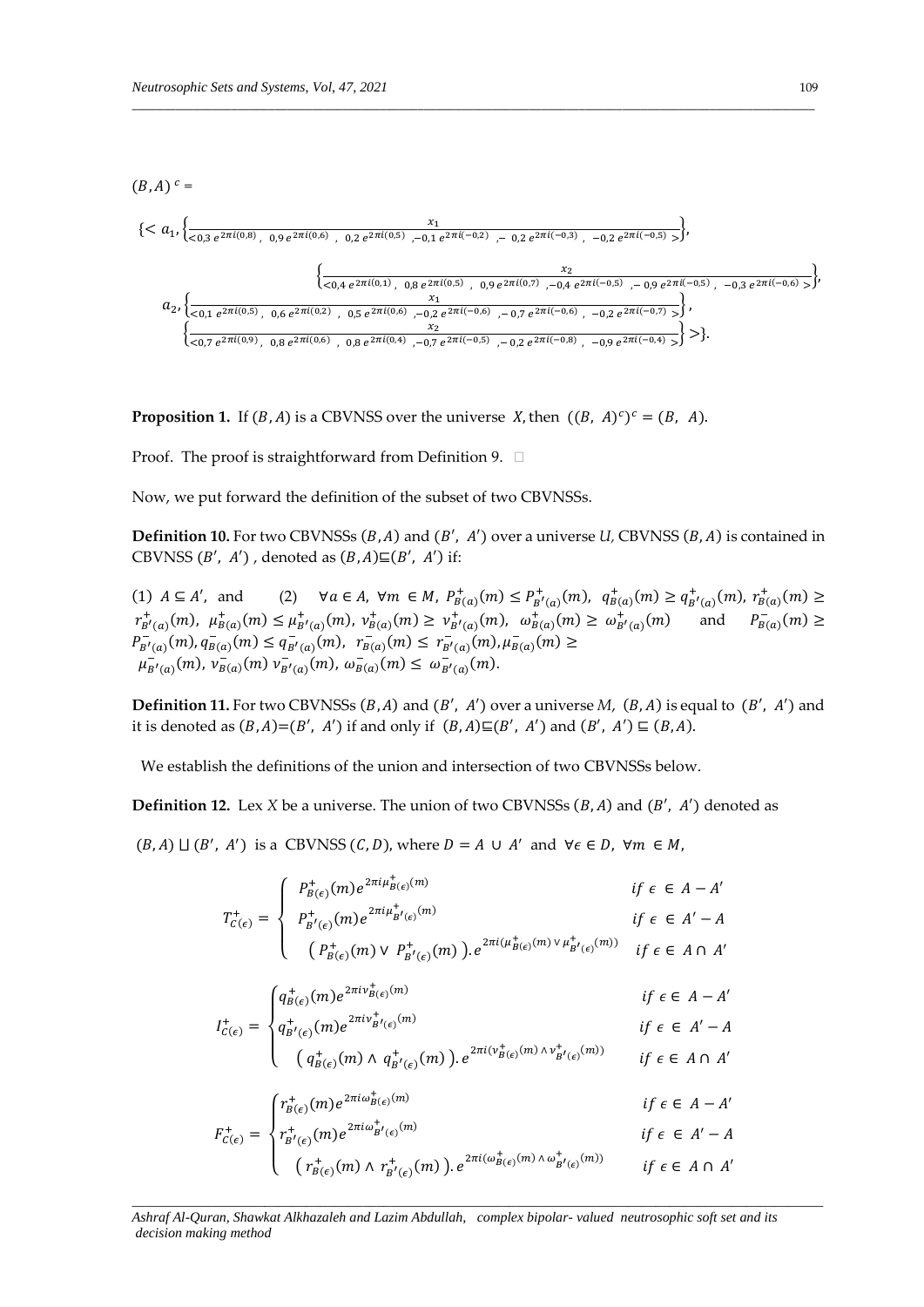$$
T_{c(\epsilon)}^{-} = \begin{cases} P_{B(\epsilon)}^{-}(m)e^{2\pi i\mu_{B(\epsilon)}^{-}(m)} & \text{if } \epsilon \in A - A' \\ P_{B'(\epsilon)}^{-}(m)e^{2\pi i\mu_{B'(\epsilon)}^{-}(m)} & \text{if } \epsilon \in A' - A \\ (P_{B(\epsilon)}^{-}(m) \wedge P_{B'(\epsilon)}^{-}(m)) e^{2\pi i(\mu_{B(\epsilon)}^{-}(m) \wedge \mu_{B'(\epsilon)}^{-}(m))} & \text{if } \epsilon \in A \cap A' \\ q_{B(\epsilon)}^{-}(m)e^{2\pi i\nu_{B(\epsilon)}^{-}(m)} & \text{if } \epsilon \in A - A' \\ q_{B'(\epsilon)}^{-}(m)e^{2\pi i\nu_{B'(\epsilon)}^{-}(m)} & \text{if } \epsilon \in A - A' \\ (q_{B(\epsilon)}^{-}(m) \vee q_{B'(\epsilon)}^{-}(m)) e^{2\pi i(\mu_{B(\epsilon)}^{-}(m) \vee \nu_{B'(\epsilon)}^{-}(m))} & \text{if } \epsilon \in A \cap A' \\ \end{cases}
$$
  

$$
F_{c(\epsilon)}^{-} = \begin{cases} r_{B(\epsilon)}^{-}(m)e^{2\pi i\omega_{B(\epsilon)}^{-}(m)} & \text{if } \epsilon \in A - A' \\ r_{B'(\epsilon)}^{-}(m)e^{2\pi i\omega_{B'(\epsilon)}^{-}(m)} & \text{if } \epsilon \in A - A' \\ r_{B'(\epsilon)}^{-}(m)e^{2\pi i\omega_{B'(\epsilon)}^{-}(m)} & \text{if } \epsilon \in A - A' \\ r_{B'(\epsilon)}^{-}(m) \vee r_{B'(\epsilon)}^{-}(m)) e^{2\pi i(\omega_{B(\epsilon)}^{-}(m) \vee \omega_{B'(\epsilon)}^{-}(m))} & \text{if } \epsilon \in A \cap A' \end{cases}
$$

**Definition 13.** Lex  $M$  be a universe. The intersection of two CBVNSSs  $(B, A)$  and  $(B', A')$  denoted as  $(B, A) \sqcap (B', A')$  is a CBVNSS  $(C, D)$ , where  $D = A \cup A'$  and  $\forall \epsilon \in D$ ,  $\forall m \in M$ ,

$$
T_{C(\epsilon)}^{+} = \begin{cases} P_{B'(\epsilon)}^{+}(m)e^{2\pi i\mu_{B'(\epsilon)}^{+}(m)} & \text{if } \epsilon \in A-A' \\ P_{B'(\epsilon)}^{+}(m)e^{2\pi i\mu_{B'(\epsilon)}^{+}(m)} & \text{if } \epsilon \in A'-A \\ (P_{B(\epsilon)}^{+}(m)e^{2\pi i\nu_{B'(\epsilon)}^{+}(m)})e^{2\pi i(\mu_{B(\epsilon)}^{+}(m)\wedge\mu_{B'(\epsilon)}^{+}(m))} & \text{if } \epsilon \in A \cap A' \\ q_{B'(\epsilon)}^{+}(m)e^{2\pi i\nu_{B'(\epsilon)}^{+}(m)} & \text{if } \epsilon \in A-A' \\ (q_{B(\epsilon)}^{+}(m)e^{2\pi i\nu_{B'(\epsilon)}^{+}(m)})e^{2\pi i(\nu_{B(\epsilon)}^{+}(m)\wedge\nu_{B'(\epsilon)}^{+}(m))} & \text{if } \epsilon \in A-A' \\ (q_{B(\epsilon)}^{+}(m)e^{2\pi i\omega_{B'(\epsilon)}^{+}(m)}e^{2\pi i(\nu_{B(\epsilon)}^{+}(m)\wedge\nu_{B'(\epsilon)}^{+}(m))} & \text{if } \epsilon \in A \cap A' \\ r_{B'(\epsilon)}^{+}(m)e^{2\pi i\omega_{B'(\epsilon)}^{+}(m)} & \text{if } \epsilon \in A-A' \\ (r_{B(\epsilon)}^{+}(m)e^{2\pi i\mu_{B(\epsilon)}^{-}(m)}e^{2\pi i(\mu_{B(\epsilon)}^{+}(m)\wedge\nu_{B'(\epsilon)}^{+}(m))} & \text{if } \epsilon \in A \cap A' \\ (r_{B(\epsilon)}^{+}(m)e^{2\pi i\mu_{B(\epsilon)}^{-}(m)} & \text{if } \epsilon \in A-A' \\ (r_{B(\epsilon)}^{+}(m)e^{2\pi i\nu_{B'(\epsilon)}^{-}(m)}e^{2\pi i(\mu_{B(\epsilon)}^{+}(m)\wedge\nu_{B'(\epsilon)}^{+}(m))} & \text{if } \epsilon \in A \cap A' \\ (r_{B(\epsilon)}^{+}(m)e^{2\pi i\nu_{B'(\epsilon)}^{-}(m)} & \text{if } \epsilon \in A-A' \\ (r_{B(\epsilon)}^{+}(m)e^{2\pi i\nu_{B'(\epsilon)}^{-}(m)} & \text{if } \epsilon \in A-A' \\ (q_{B'(\epsilon)}^{+}(m)e^{2\pi i\nu_{B'(\epsilon)}^{-}(m)} & \text{if } \epsilon \in A-A' \\ (
$$

Ashraf Al-Quran, Shawkat Alkhazaleh and Lazim Abdullah, complex bipolar-valued neutrosophic soft set and its decision making method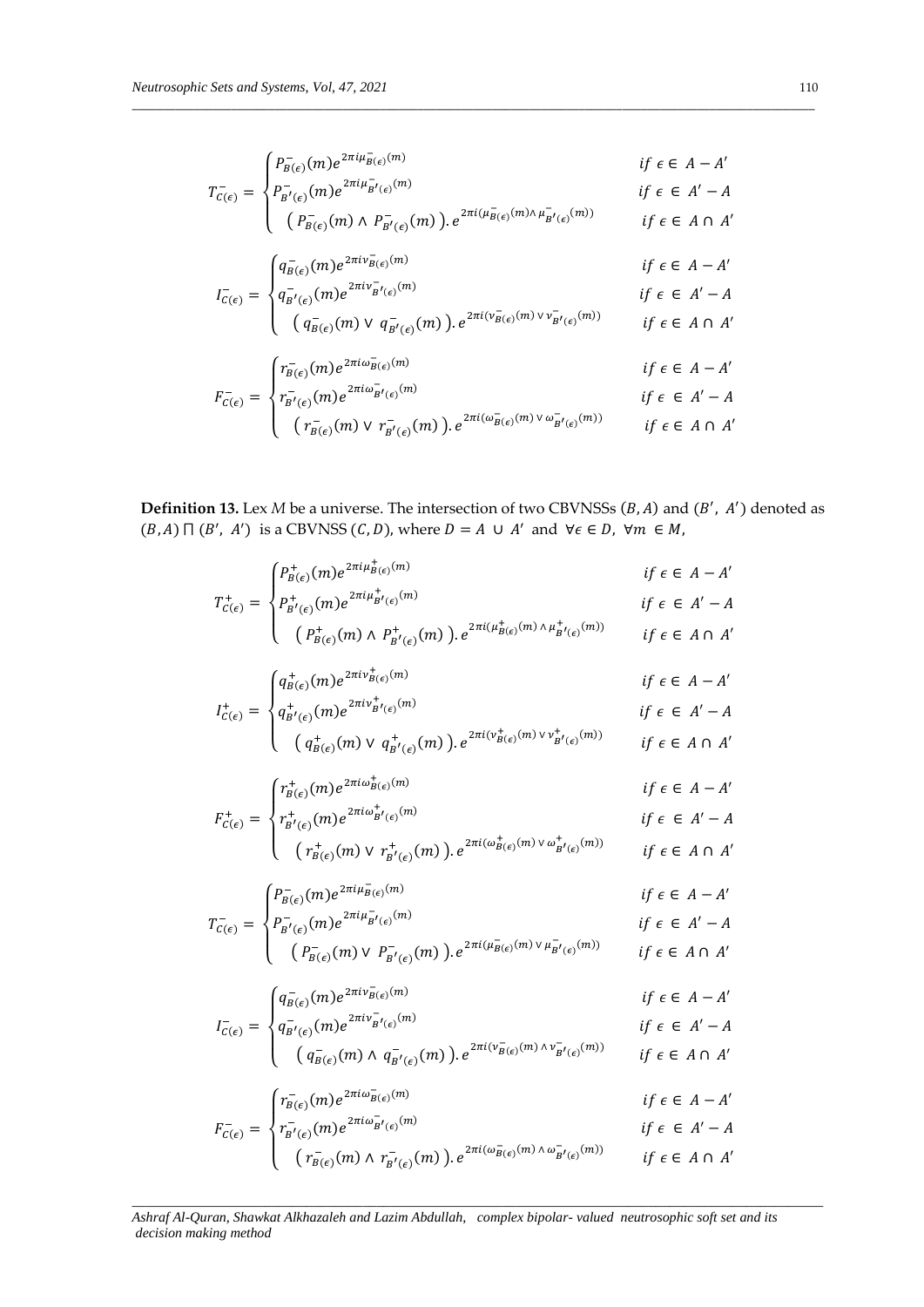**Theorem 1.** If  $(B, A)$  and  $(B', A')$  are two CBVNSSs over the universe **X**, then the union  $(B, A) \sqcup$  $(B', A')$  is the smallest CBVNSS which contains both these two sets.

\_\_\_\_\_\_\_\_\_\_\_\_\_\_\_\_\_\_\_\_\_\_\_\_\_\_\_\_\_\_\_\_\_\_\_\_\_\_\_\_\_\_\_\_\_\_\_\_\_\_\_\_\_\_\_\_\_\_\_\_\_\_\_\_\_\_\_\_\_\_\_\_\_\_\_\_\_\_\_\_\_\_\_\_\_\_\_\_\_\_\_\_\_\_\_\_\_\_\_\_\_\_\_\_\_\_\_\_\_\_

Proof. The proof can be easily stated according to Definitions 10 and 12.

**Theorem 2.** If  $(B, A)$  and  $(B', A')$  are two CBVNSSs over the universe  $X$ , then the intersection  $(B, A) \sqcap (B', A')$  is the largest CBVNSS which is contained in both of these two sets.

Proof. The proof can be easily stated according to Definitions 10 and 13.

**Proposition 2.** The following properties hold for the CBVNSSs (B, A), (B', A') and (B'', A'').

1.  $(B_{\emptyset}, A)^{c} = (B_{X}, A),$ 

2. 
$$
(B_X, A)^c = (B_{\emptyset}, A)
$$
,

- 3.  $(B, A) \sqcup (B_{\emptyset}, A) = (B, A),$
- 4.  $(B, A) \sqcup (B_x, A) = (B_x, A)$ ,
- 5.  $(B, A) \sqcap (B_{\emptyset}, A) = (B_{\emptyset}, A)$ ,
- 6.  $(B, A) \sqcap (B_x, A) = (B, A),$
- 7.  $(B, A) \sqcup (B', A') = (B', A') \sqcup (B, A),$
- 8.  $(B, A) \sqcap (B', A') = (B', A') \sqcap (B, A),$
- 9.  $(B, A) \sqcup (B', A') \sqcup (B'', A'') = ((B, A) \sqcup (B', A')) \sqcup (B'', A'')$
- 10.  $(B, A) \sqcap ((B', A') \sqcap (B'', A'')) = ((B, A) \sqcap (B', A')) \sqcap (B'', A'')$ ,
- 11.  $(B, A) \sqcup ((B', A') \sqcap (B'', A'')) = ((B, A) \sqcup (B', A')) \sqcap ((B, A) \sqcup (B'', A''))$
- 12.  $(B, A) \sqcap ((B', A') \sqcup (B'', A'')) = ((B, A) \sqcap (B', A')) \sqcup ((B, A) \sqcap (B'', A''))$
- 13.  $((B, A) \sqcup ((B', A'))^c = (B, A)^c \sqcap (B', A')^c$ ,
- 14.  $((B, A) \sqcap ((B', A'))^c = (B, A)^c \sqcup (B', A')^c$ .

**Proof.** The proof is straightforward by Definitions 9, 12 and 13.

### **4. Application of the CBVNSS in the decision making.**

*\_\_\_\_\_\_\_\_\_\_\_\_\_\_\_\_\_\_\_\_\_\_\_\_\_\_\_\_\_\_\_\_\_\_\_\_\_\_\_\_\_\_\_\_\_\_\_\_\_\_\_\_\_\_\_\_\_\_\_\_\_\_\_\_\_\_\_\_\_\_\_\_\_\_\_\_\_\_\_\_\_\_\_\_\_\_\_\_\_\_\_\_\_\_\_\_\_\_\_* In this section, we establish an approach to decision making problem based on the CBVNSS model proposed in this paper.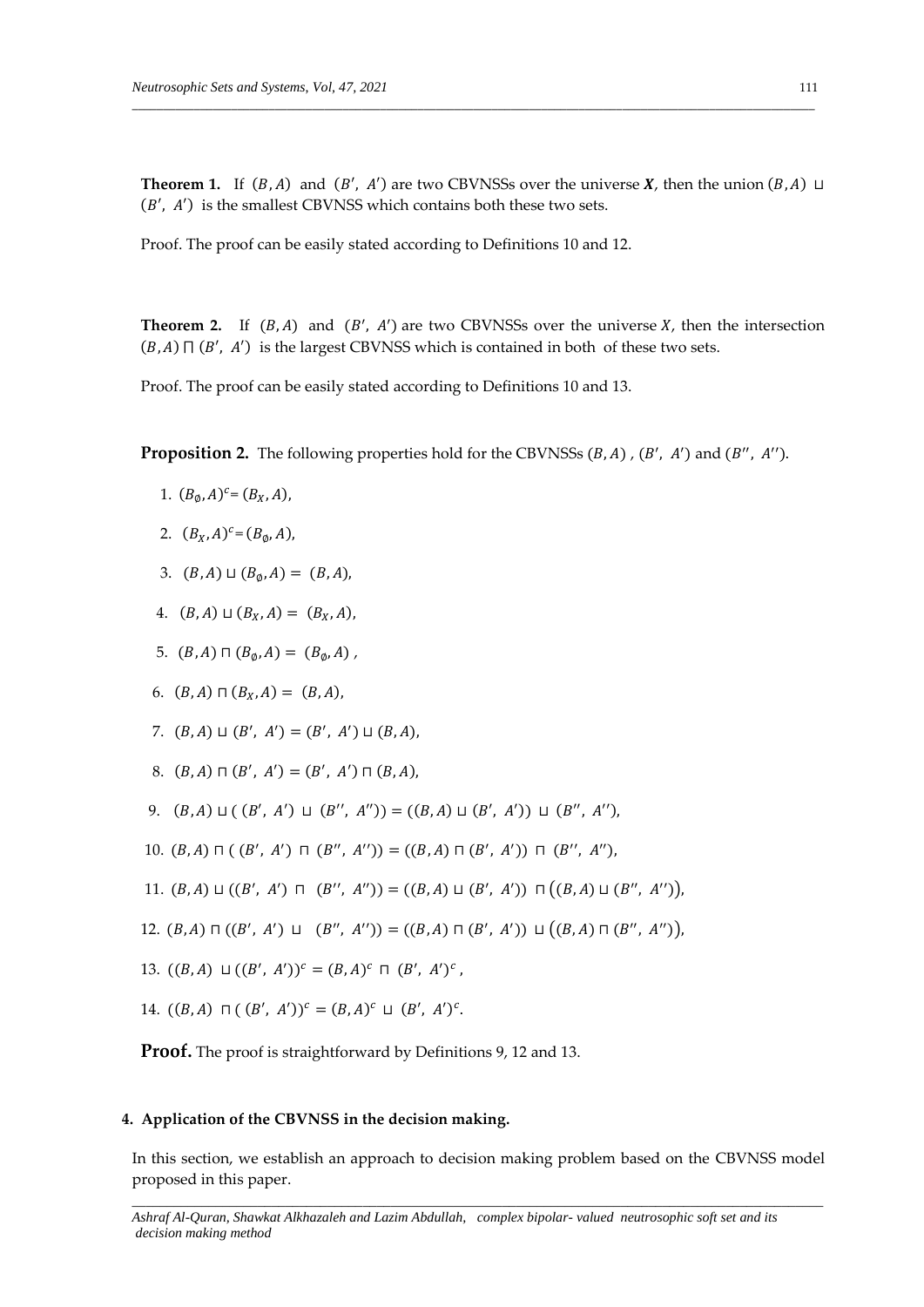In fact, all the existing approaches to decision making based on NSS and its extensions theory have solved kinds of decision problem effectively. In 2013, Maji [9] first give the decision method based on NSS theory by using the comparison matrix of the NSS to compute the scores of a set of alternatives. In the same year Broumi and Smarandache [32] also applied the intuitionistic neutrosophic soft set to solve the blouse purchase problem by computing the comparison matrix of the intuitionistic neutrosophic soft set. As an adaptation of the algorithm proposed in [32], Broumi et al. [33] developed an algorithm used the score function and the comparison matrix of CNSS to determine the country with the strongest economic indicators among a set of selected countries. On the other hand, Ali et al. [28] proposed an aggregation bipolar neutrosophic soft operator of a bipolar neutrosophic soft set and developed a decision making algorithm based on bipolar neutrosophic soft sets.

\_\_\_\_\_\_\_\_\_\_\_\_\_\_\_\_\_\_\_\_\_\_\_\_\_\_\_\_\_\_\_\_\_\_\_\_\_\_\_\_\_\_\_\_\_\_\_\_\_\_\_\_\_\_\_\_\_\_\_\_\_\_\_\_\_\_\_\_\_\_\_\_\_\_\_\_\_\_\_\_\_\_\_\_\_\_\_\_\_\_\_\_\_\_\_\_\_\_\_\_\_\_\_\_\_\_\_\_\_\_

In the following, we establish a new approach to decision making based on the CBVNSS theory. In this approach, a modified algorithm and an accompanying score function is presented as an adaptation of the method proposed in [33], which was then made compatible with the structure of the CBVNSS model. To achieve this, we present the definitions of the comparison matrix of the CBVNSS and the score function as follows.

**Definition 14.** Assume that  $(B, A) = \{ \langle a, \{ T^+_{B(a)}(m), I^+_{B(a)}(m), F^+_{B(a)}(m), T^-_{B(a)}(m), \} \rangle \}$  $I_{B(a)}^-(m), F_{B(a)}^-(m) \} >: a \in A$ ,  $m \in M$  is a CBVNSS, where  $\forall a \in A$ ,  $\forall m \in M$ ,

$$
T_{B(a)}^+(m) = P_{B(a)}^+(m)e^{2\pi i\mu_{B(a)}^+(m)}, \quad I_{B(a)}^+(m) = q_{B(a)}^+(m)e^{2\pi i\nu_{B(a)}^+(m)}, \quad F_{B(a)}^+(m) = r_{B(a)}^+(m)e^{2\pi i\omega_{B(a)}^+(m)},
$$
  

$$
T_{B(a)}^-(m) = P_{B(a)}^-(m)e^{2\pi i\mu_{B(a)}^-(m)}, \quad I_{B(a)}^-(m) = q_{B(a)}^-(m)e^{2\pi i\nu_{B(a)}^-(m)}, \quad F_{B(a)}^-(m) = r_{B(a)}^-(m)e^{2\pi i\omega_{B(a)}^-(m)}.
$$

Then the comparison matrix of  $(B, A)$  is a matrix whose rows comprise the alternatives variables  $m_1$ ,  $m_2$ ,  $x_3$ , ...  $m_k$  and the columns represent the parameters variables  $a_1$ ,  $a_2$ ,  $a_3$  ...,  $a_n$ . The entries  $\mu_{ij}$  of this matrix are calculated as  $\mu_{ij} = (\theta_{amp}^+ + \sigma_{amp}^+ - \tau_{amp}^+) + (\theta_{phase}^+ + \sigma_{phase}^+ - \tau_{phase}^+)$ 

 $(\theta_{amp}^- + \sigma_{amp}^- - \tau_{amp}^-) - (\theta_{phase}^- + \sigma_{phase}^- - \tau_{phase}^-)$ , where the components of this formula are as defined below for all  $m_i, m_k \in M$ , such that  $i \neq k$ .

 $\theta_{amp}^+$  = The number of times  $P_{B(a_j)}^+(m_i)$  exceeds or is equal to  $P_{B(a_j)}^+(m_k)$ ,  $\sigma_{amp}^+$  = The number of times  $q_{B(a_j)}^+(m_i)$  exceeds or is equal to  $q_{B(a_j)}^+(m_k)$ ,  $\tau^+_{amp}$  = The number of times  $r^+_{B(a_j)}(m_i)$  exceeds or is equal to  $r^+_{B(a_j)}(m_k)$ ,

 $\theta_{phase}^+$  = The number of times  $\mu_{B(a_j)}^+(m_i)$  exceeds or is equal to  $\mu_{B(a_j)}^+(m_k)$ ,  $\sigma_{phase}^+$  = The number of times  $v_{B(a_j)}^+(m_i)$  exceeds or is equal to  $v_{B(a_j)}^+(m_k)$ ,  $\tau^+_{phase}$  = The number of times  $\omega^+_{B(a_j)}(m_i)$  exceeds or is equal to  $\omega^+_{B(a_j)}(m_k)$ ,

 $\theta_{amp}^-$  = The number of times  $P_{B(a_j)}^-(m_i)$  exceeds or is equal to  $P_{B(a_j)}^-(m_k)$ ,  $\sigma_{amp}^-$  = The number of times  $q_{B(a_j)}^-(m_i)$  exceeds or is equal to  $q_{B(a_j)}^-(m_k)$ ,  $\tau_{amp}^-$  = The number of times  $r_{B(a_j)}^-(m_i)$  exceeds or is equal to  $r_{B(a_j)}^-(m_k)$ , and

 $\theta_{phase}^-$  = The number of times  $\mu_{B(a_j)}^-(m_i)$  exceeds or is equal to  $\mu_{B(a_j)}^-(m_k)$ ,  $\sigma_{phase}^-=$  The number of times  $v_{B(a_j)}^-(m_i)$  exceeds or is equal to  $v_{B(a_j)}^-(m_k)$ ,  $\tau_{phase}^-$  = The number of times  $\omega_{B(a_j)}^-(m_i)$  exceeds or is equal to  $\omega_{B(a_j)}^-(m_k)$ .

*Ashraf Al-Quran, Shawkat Alkhazaleh and Lazim Abdullah, complex bipolar- valued neutrosophic soft set and its decision making method*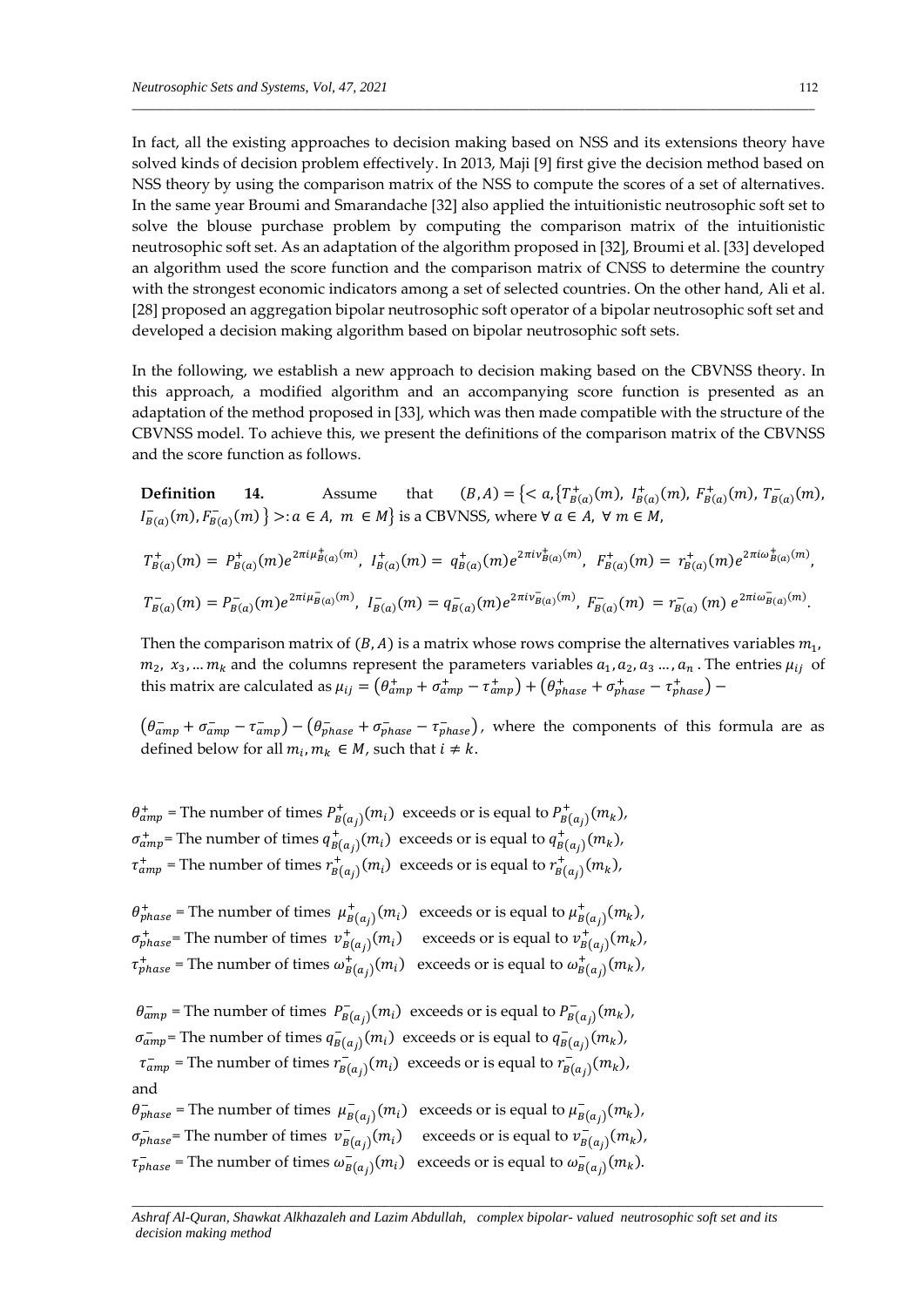**Definition 15.** Score of the complex bipolar-valued neutrosophic element  $x_i$  in the universe X is calculated using the score function  $\mathcal{R}_i$  as  $\mathcal{R}_i = \sum_j \mu_{ij}$ .

\_\_\_\_\_\_\_\_\_\_\_\_\_\_\_\_\_\_\_\_\_\_\_\_\_\_\_\_\_\_\_\_\_\_\_\_\_\_\_\_\_\_\_\_\_\_\_\_\_\_\_\_\_\_\_\_\_\_\_\_\_\_\_\_\_\_\_\_\_\_\_\_\_\_\_\_\_\_\_\_\_\_\_\_\_\_\_\_\_\_\_\_\_\_\_\_\_\_\_\_\_\_\_\_\_\_\_\_\_\_

**Example 3.** Consider that an automobile manufacturer produces three models of cars, where  $X =$  $\{x_1, x_2, x_3\}$  represents the set of alternative models. Suppose that the manufacturer wants to examine these three models of cars two times, once before and again after trying a sample of each model of these cars. Then decide to make a decision about the most desirable model of these cars. Suppose that there are three attributes have been approved in this decision making process, where  $a_1$  stands for comfortability,  $a_2$  stands for reliability and  $a_3$  stands for durability.

In this context, the CBVNSS has been applied such that the amplitude terms represent the decision information in first stage (before testing the cars), whereas the phase terms represent the decision information in second stage (after testing the cars. On the other hand, the positive decision information denote the complex valued membership degrees of an element  $x \in X$  to the attribute corresponding to a CBVNSS, and the negative decision information denote the complex valued membership degrees of an element  $x \in X$  to some implicit counter-attribute corresponding to a CBVNSS. All of these different types of valuable information can be expressed using the CBVNSS  $(B, A)$  as follows.



Now, our problem is to determine the most desirable model of cars to the manufacturer. To solve this decision making problem, we use the above CBVNSS along with a modified algorithm adopted from [33] as follows.

*\_\_\_\_\_\_\_\_\_\_\_\_\_\_\_\_\_\_\_\_\_\_\_\_\_\_\_\_\_\_\_\_\_\_\_\_\_\_\_\_\_\_\_\_\_\_\_\_\_\_\_\_\_\_\_\_\_\_\_\_\_\_\_\_\_\_\_\_\_\_\_\_\_\_\_\_\_\_\_\_\_\_\_\_\_\_\_\_\_\_\_\_\_\_\_\_\_\_\_*

*Ashraf Al-Quran, Shawkat Alkhazaleh and Lazim Abdullah, complex bipolar- valued neutrosophic soft set and its decision making method*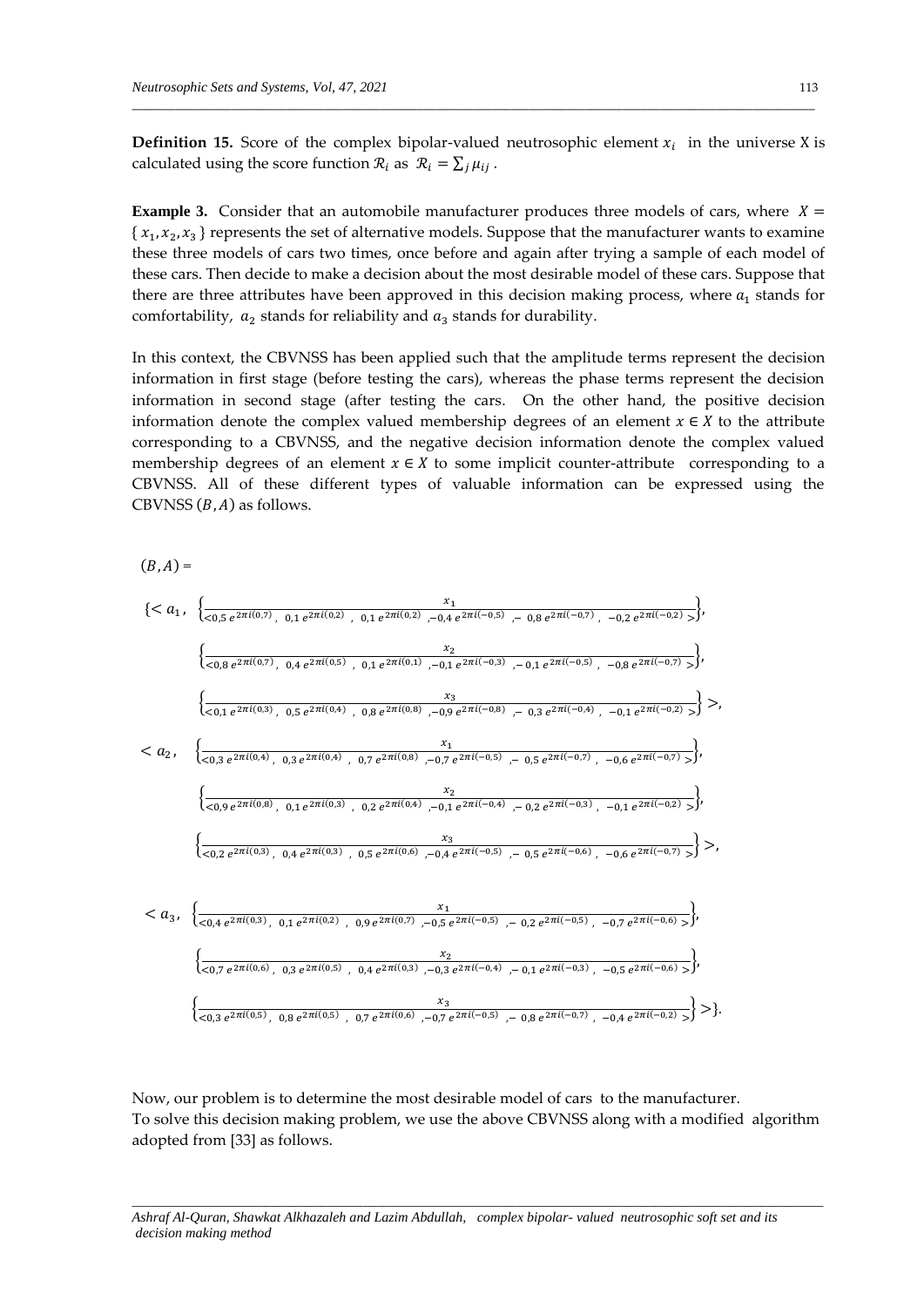Step 1 : Input the CBVNSS $(B, A)$ .

Step 2: Compute the CBVNSS comparison matrix using the formula given in Definition 14.

\_\_\_\_\_\_\_\_\_\_\_\_\_\_\_\_\_\_\_\_\_\_\_\_\_\_\_\_\_\_\_\_\_\_\_\_\_\_\_\_\_\_\_\_\_\_\_\_\_\_\_\_\_\_\_\_\_\_\_\_\_\_\_\_\_\_\_\_\_\_\_\_\_\_\_\_\_\_\_\_\_\_\_\_\_\_\_\_\_\_\_\_\_\_\_\_\_\_\_\_\_\_\_\_\_\_\_\_\_\_

Step 3: Compute the score  $\mathcal{R}_i$  for each alternative  $x_i$  in the universe X using Definition 15.

Step 4: Choose the alternative with the maximum score as the optimal alternative, If there are more than one alternative have the maximum score, anyone can be chosen as the optimal alternative.

Now, we apply the above algorithm to solve our decision making problem.

The comparison matrix of the CBVNSS  $(B, A)$  is constructed as in Table 1.

| Attributes     | Alternatives  |                   |                 |
|----------------|---------------|-------------------|-----------------|
|                | $\chi$        | $\mathcal{X}_{2}$ | $\mathcal{X}_2$ |
| a <sub>1</sub> | $\mathcal{L}$ | -1                |                 |
| a <sub>2</sub> |               |                   | - 1             |
| $a_3$          | -6            |                   | h               |

**Table 1.** Comparison matrix of the CBVNSS  $(B, A)$ 

Next, we compute the score values  $\mathcal{R}_i$  for each alternative  $x_i$  as shown in Table 2.

**Table 2.** Score values of the alternatives  $x_i$ 

| $\overline{\phantom{a}}$ |  |
|--------------------------|--|

Clearly the maximum score is 5. Thus, the decision is to choose the alternative  $x_3$  as the optimal Solution. Therefore, we conclude that model  $x_3$  is the most desirable model of cars, followed by model  $x_2$  and model  $x_1$ .

#### **Conclusion**

We established the notion of CBVNSS as an extension of BNSS by extending its range from the real space to the complex space. The formal definition of the CBVNSS is stated based on the definitions of the bipolar complex neutrosophic set and soft set. Some essential operations such as complement, subset, union and intersection with their properties are defined and verified. A modified algorithm has been presented and its decision steps constructed. It was shown to be workable and successful in producing a desired result as illustrated by the application in decision making. CBVNSS seems to be a promising new concept, open the way toward various future research. We intend to study this model further to conduct some real applications which involve bipolarity, uncertainty and periodicity simultaneously in the field of physics, signal processing, stock marketing, and so on.

#### **References**

*Ashraf Al-Quran, Shawkat Alkhazaleh and Lazim Abdullah, complex bipolar- valued neutrosophic soft set and its decision making method*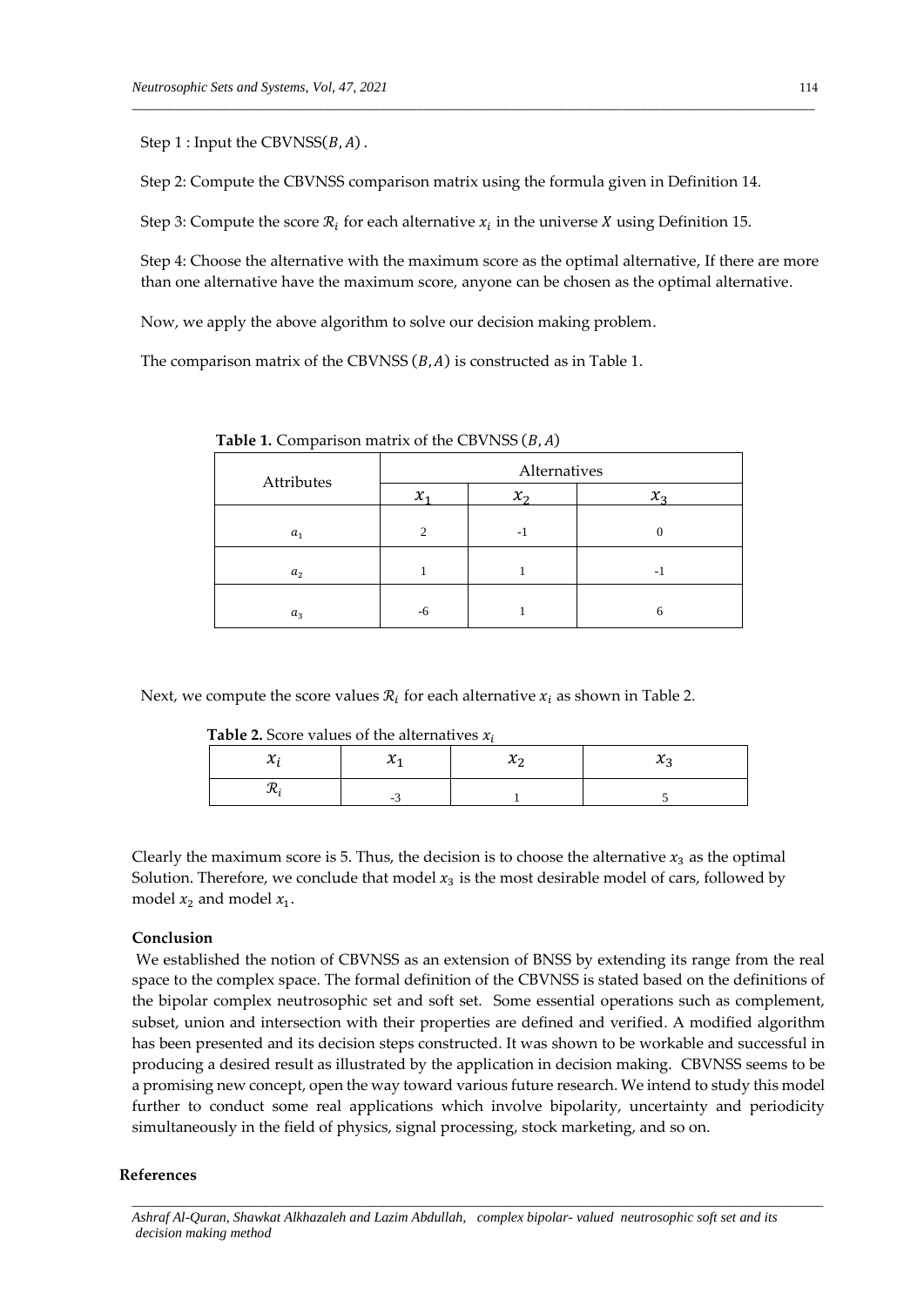[1] Smarandache, F. Neutrosophy: Neutrosophic Probability, Set, and Logic. *American Research Press: Rehoboth, IL, USA*, **1998**.

\_\_\_\_\_\_\_\_\_\_\_\_\_\_\_\_\_\_\_\_\_\_\_\_\_\_\_\_\_\_\_\_\_\_\_\_\_\_\_\_\_\_\_\_\_\_\_\_\_\_\_\_\_\_\_\_\_\_\_\_\_\_\_\_\_\_\_\_\_\_\_\_\_\_\_\_\_\_\_\_\_\_\_\_\_\_\_\_\_\_\_\_\_\_\_\_\_\_\_\_\_\_\_\_\_\_\_\_\_\_

- [2] Smarandache, F. Neutrosophic set- a generalisation of the intuitionistic fuzzy sets. *Int. J. Pure Appl. Math*. **2005**, *24*, 287–297.
- [3] Zadeh, L.A. Fuzzy sets. *Inf. Control*. **1965**, *8*, 338–353.
- [4] Atanassov, K. Intuitionistic fuzzy sets. *Fuzzy Sets Syst*. **1986**, *20*, 87–96.
- [5] Ramot, D., Milo, R., Friedman, M., Kandel, A. Complex fuzzy sets. *IEEE Trans. Fuzzy Syst.* **2002**, *10*, 171– 186.
- [6] Alkouri, A., Salleh, A.R. Complex intuitionistic fuzzy sets*. AIP Conf. Proc*. **2012**, *1482*, 464–470.
- [7] Ali, M., Smarandache, F. Complex neutrosophic set. *Neural Comput. Appl.* **2017**, *28*, 1817–1834.
- [8] Molodtsov, D. Soft set theory: First results. *Comput. Math. Appl*. **1999**, *37*, 19–31.
- [9] Maji, P.K. Neutrosophic soft set. *Ann. Fuzzy Math. Inform*. **2013**, *5*, 157–168.
- [10] Broumi, S., Smarandache, F. Single valued neutrosophic soft expert sets and their application in decision making. *J. New Theory* **2015**, *3*, 67–88.
- [11] Deli, I., Broumi, S. Neutrosophic soft set relations and some properties. *Ann. Fuzzy Math. Inform*. **2015**, *9*, 169–182.
- [12] Al-Quran, A., Hassan, N. The complex neutrosophic soft expert relation and its multiple attribute decision-making method. *Entropy* **2018**, *20*, 101.
- [13] Alkhazaleh, S. n-Valued refined neutrosophic soft set theory. *J. Intell. Fuzzy Syst*. **2017**, *32*, 4311–4318.
- [14] Al-Quran, A., Alkhazaleh, S. Relations between the complex neutrosophic sets with their applications in decision making. *Axioms* **2018***, 7* , 64.
- [15] Al-Sharqi, F., Al-Quran, A., Ahmad, A. G., Broumi, S. Interval-valued complex neutrosophic soft set and its applications in decision-making. *Neutrosophic Sets Syst*. **2021**, *40*, 149-168.
- [16] Broumi, S., Deli, I., Smarandache, F. Relations on interval valued neutrosophic soft sets. *J. New Results Sci*. **2014**, *5*, 1– 20.
- [17] Ali, M., Dat, L. Q., Smarandache, F. Interval complex neutrosophic set: Formulation and applications in decision-making. *Int. J. Fuzzy Syst.* **2018**, *20*, 986-999.
- [18] Al-Quran, A., Hassan, N. The complex neutrosophic soft expert set and its application in decision making*. J. Intell. Fuzzy. Syst.* **2018**, *34*, 569–582.

*Ashraf Al-Quran, Shawkat Alkhazaleh and Lazim Abdullah, complex bipolar- valued neutrosophic soft set and its decision making method*